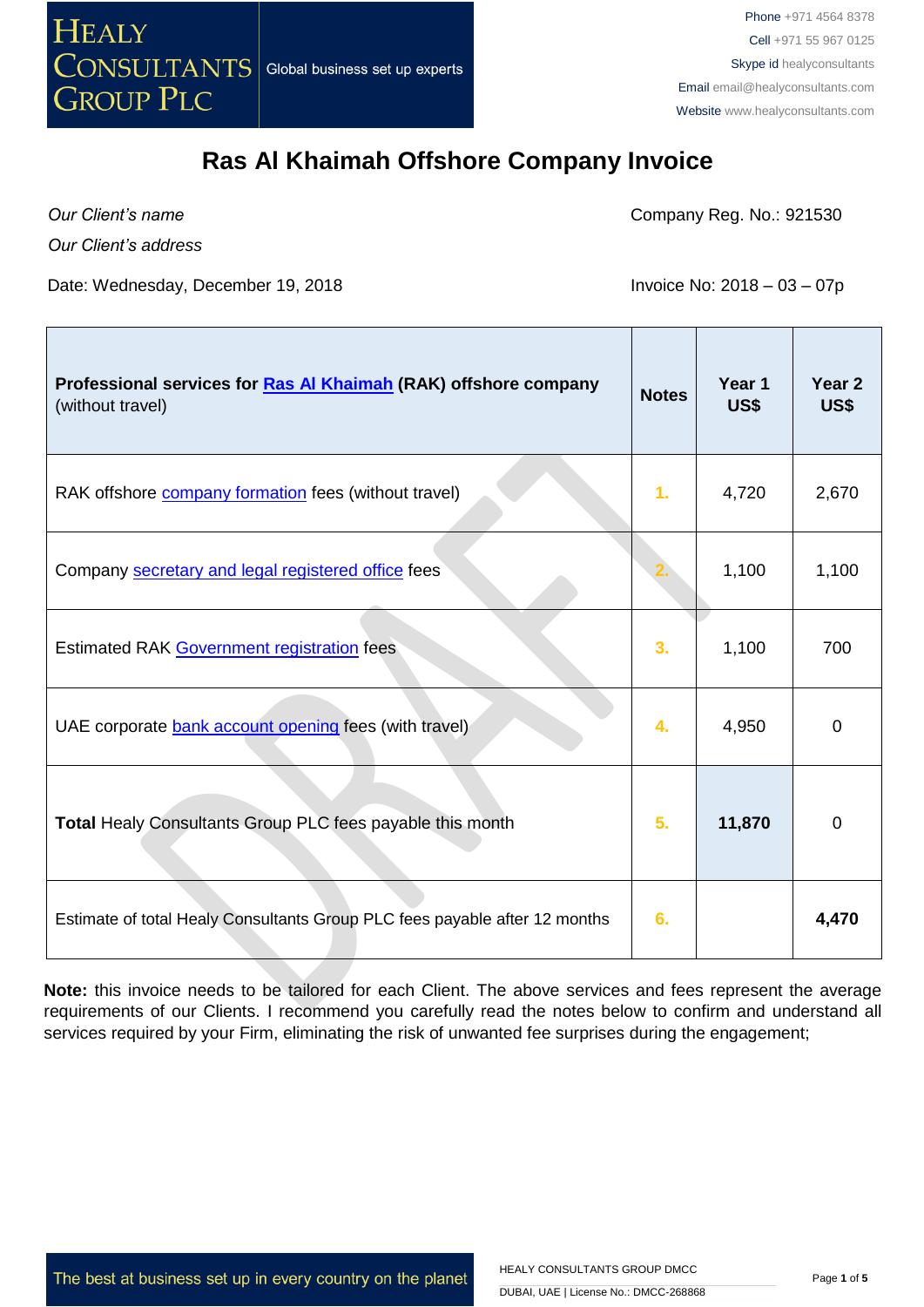

### *Notes to invoice above*

**1.** Healy Consultants Group PLC's fees to efficiently and effectively complete RAK offshore registration within two [weeks](http://www.healyconsultants.com/ras-al-khaimah-free-zone/fees-timelines/#timelines) (click link) by **i)** choosing the optimum regulatory license for our Client's business activities; **ii)** reserving a company name with [RAK Offshore Authority;](http://www.rakoffshore.org/) **iii)** settling our accountant and lawyer fees and **iv)** preparing a high quality company incorporation application for [RAK Offshore](http://www.rakoffshore.org/) Authority;

All [engagement fees](http://www.healyconsultants.com/company-registration-fees/) (click link) are agreed and paid up front and agree to the fees published on our country web pages. Consequently, there are no hidden fees, surprises or ambushes throughout the engagement. All engagement deadlines are agreed up front in the form of a [detailed project plan,](http://www.healyconsultants.com/index-important-links/example-project-plan/) mapping out [deliverables](http://www.healyconsultants.com/deliverables-to-our-clients/) by week throughout the engagement term;



Every week during the engagement, Healy Consultants Group PLC will email our Client a detailed status [update.](http://www.healyconsultants.com/index-important-links/weekly-engagement-status-email/) Our Client is immediately informed of engagement problems together with solutions. Your dedicated engagement manager is reachable by phone, Skype, live chat and email and will communicate in your preferred language;

**2.** In accordance with [RAK Companies Regulations Act \(click link\),](http://gws-offshore.com/wp-content/uploads/2014/01/RAK-International-Companies-Regulations-2006-a.pdf) each RAK offshore company must appoint a company secretary, who may be a natural person or a body corporate, but the company secretary must be resident in UAE. Healy Consultants Group PLC will be the legal company secretary and our annual responsibilities include **i)** preparation and filing of the legal Annual Return; **ii)** securely maintain company records and chop; **iii)** liaise with the RAK Government on behalf of our Client; and **iv)** legal filing of changes of company structure and **v)** reminding our Client of statutory deadlines;

In accordance with [RAK Companies Regulations Act \(click link\),](http://gws-offshore.com/wp-content/uploads/2014/01/RAK-International-Companies-Regulations-2006-a.pdf) a RAK offshore company shall as from the date of its incorporation have a legal registered office in RAK, to which all official Government communications and notices may be addressed. To comply with this statutory requirement, Healy Consultants Group PLC RAK business office will be the registered office address for your RAK Company. Thereafter, this address will be used to receive government correspondence including **i)** tax letters; **ii)** notice of the legal annual return; and **iii)** all government communications. Most of our Clients wish to place [Healy](http://www.healyconsultants.com/corporate-outsourcing-services/company-secretary-and-legal-registered-office/)  [Consultants Group PLC's](http://www.healyconsultants.com/corporate-outsourcing-services/company-secretary-and-legal-registered-office/) office address on invoices, contracts, websites and business cards;

- **3.** This fee is an estimate of government costs payable during your Firm's engagement. For transparency purposes, all government fee payments will be supported by original receipts and invoices. Examples of government costs include **i)** to reserve the company name; **ii)** paying the [Chamber of Commerce and](http://www.rakchamber.ae/)  [Industry \(click link\)](http://www.rakchamber.ae/) fee; and **iii)** registering the company with the relevant Authorities. Following engagement completion, Healy Consultants Group PLC will refund our Client any excess of funds received over actual Government costs paid;
- **4.** Healy Consultants Group PLC will be pleased to open a UAE corporate bank account for our Client. It is a time-consuming task, and Healy Consultants Group PLC will shelter our Client from the associated administrative challenges. As you can appreciate, it is a difficult task to obtain bank account approval through a newly formed company, when shareholders and directors and bank signatories reside overseas. Healy Consultants Group PLC will prepare a business plan for the bank to optimize the probability of corporate bank account approval.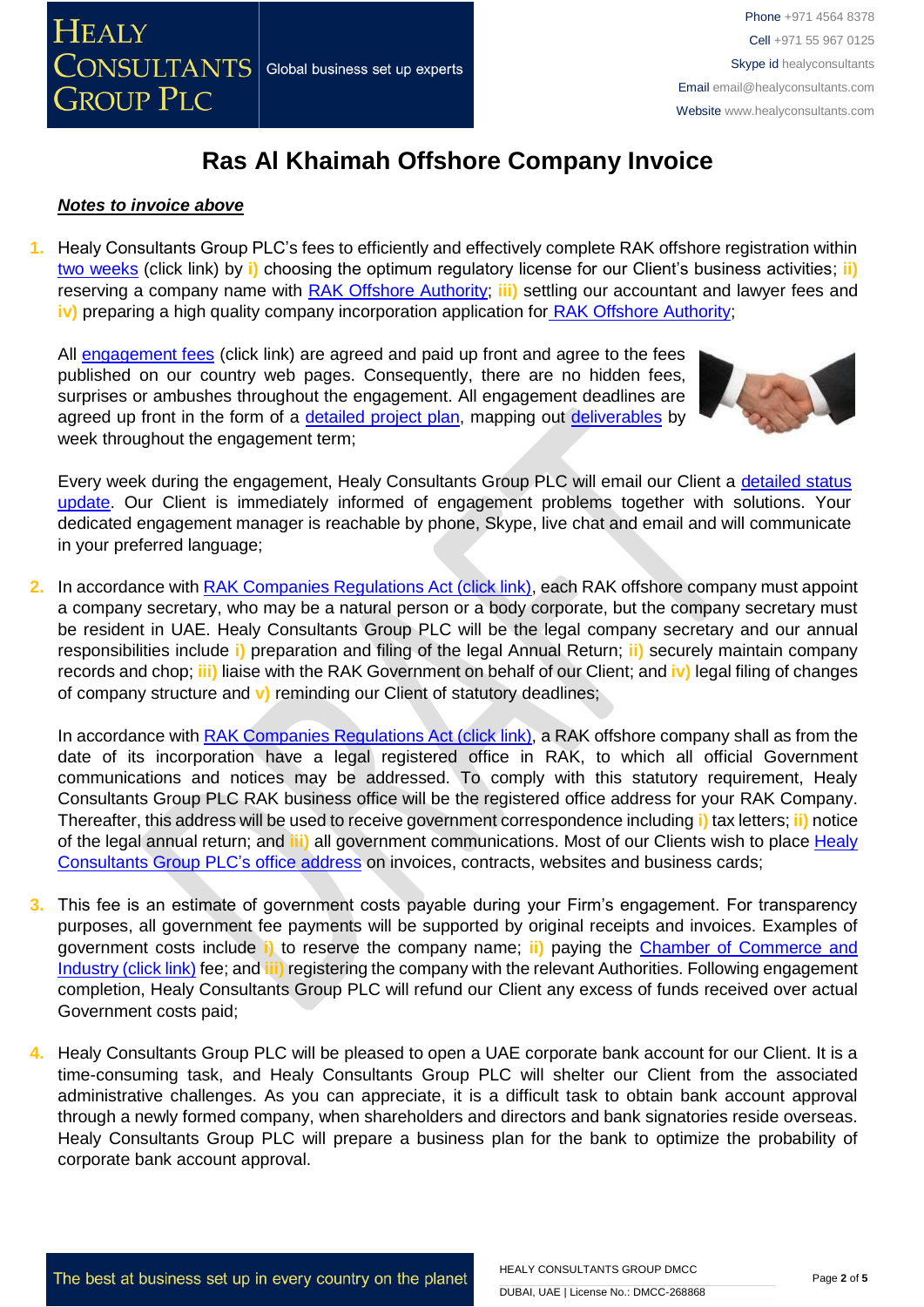Depending on our Client's business and nationality, there is a 40% probability the banks will request a bank signatory to travel for a one-hour bank interview. Healy Consultants Group PLC will try its best to negotiate with the bank for a travel exemption. If our Client must travel to UAE for corporate bank account opening, Healy Consultants Group PLC will refund our Client US\$950;

If our Client is not comfortable with only a UAE corporate bank account, Healy Consultants Group PLC will be pleased to open [an international corporate bank account](http://www.healyconsultants.com/international-banking/) (click link) outside of UAE. Examples include New York, Germany, Liechtenstein, Austria, Bulgaria, South Africa, Australia, London, South America. All banks will be top tier banks in these countries with excellent internet banking services. Example of our global banking partners include HSBC, Standard Chartered Bank, Citibank, Barclays, Standard bank, ANZ bank, VTB bank, UBS, Credit Suisse;

The banks enjoy ultimate power of approval of corporate bank account applications. Consequently, guaranteed success is outside of Healy Consultants Group PLC's control. What is inside our control is the preparation and submission of a high quality bank application that maximizes the likelihood of approval. To date, we enjoy a 100% approval record because of [our global banking relationships](http://www.healyconsultants.com/international-banking/corporate-accounts/) and determination.







Global banks continue to tighten corporate bank account opening procedures, their internal compliance departments completing more thorough due diligence of Clients. Consequently, our Clients should expect the bank account approval period to take up to 4 weeks. Furthermore, global banks now require evidence of proof of business in the country where the corporate bank account will be, including sales contracts or lease agreement;

- **5.** All fees quoted in this invoice correspond to fees quoted [on Healy Consultants Group PLC's](http://www.healyconsultants.com/company-registration-fees/) website. Please review this invoice carefully to identify errors. During the rush of the business day, it is possible that Healy Consultants Group PLC inadvertently made fee calculation errors, typing errors or omitted services or omitted historic fee payments from Clients. In the unfortunate event you identify invoice errors, please revert to me directly re the same. I apologize in advance if I or my staff made invoice errors. In accordance with the [UAE VAT law,](https://www.tax.gov.ae/legislation.aspx) Healy Consultants Group DMCC will impose 5% VAT on all invoices issued to UAE based clients, where applicable, with effect from 1 January 2018;
- **6.** Assuming our Clients re-engage Healy Consultants Group PLC in year 2, this fee is an estimate of the fees payable next year, 12 months after the date of company registration;
- **7.** In accordance with [RAK Companies Regulations Act \(click link\),](http://gws-offshore.com/wp-content/uploads/2014/01/RAK-International-Companies-Regulations-2006-a.pdf) there is no paid up share capital required for RAK offshore companies;
- **8.** The fees quoted in this invoice are a prediction of the fees required to efficiently and effectively complete this engagement in a timely manner. If during the engagement Healy Consultants Group PLC realizes that the project is more complex than anticipated, requiring a large additional investment of time, my Firm will revert to request additional fees;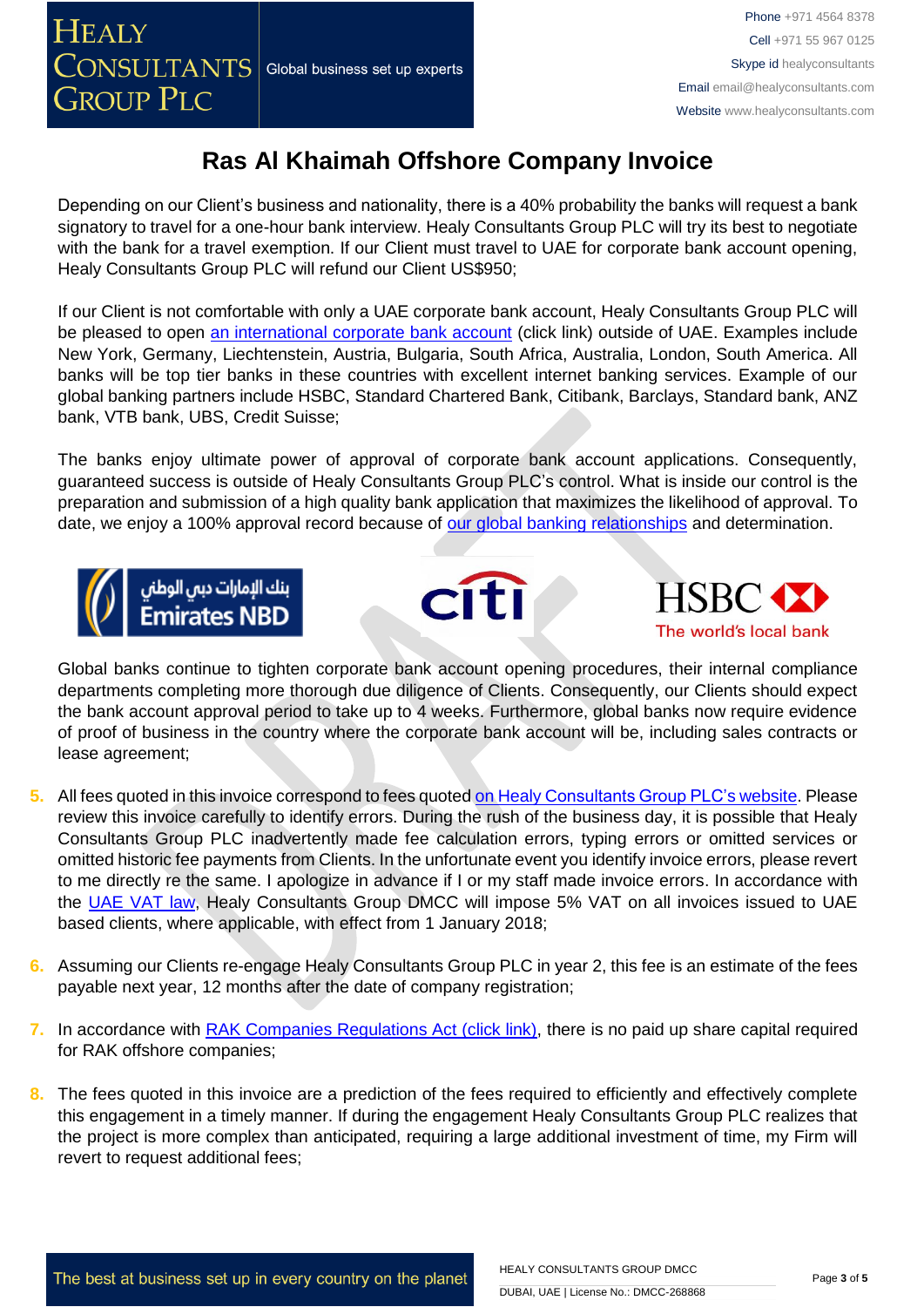- **9.** Engage Healy Consultants Group PLC to [project manage](http://www.healyconsultants.com/project-manage-engagements/) business set up in every country on the planet. We are the best in the [world](http://www.healyconsultants.com/best-in-the-world/) at what we do, timely completing the  $A$  to  $Z$  of every country engagement;
- **10.** If our Client requires non-resident nominee shareholder and director services [\(click link\),](http://www.healyconsultants.com/corporate-outsourcing-services/nominee-shareholders-directors/) Healy Consultants Group PLC will be pleased to assist. Our fee for professional, passive nominee non-resident corporate shareholder amounts to US\$2,100 per annum. Our fee to be both non-resident nominee director and shareholder amounts to US\$6,600 per annum. Being the sole shareholders and sole director of a Client's company exposes Healy Consultants Group PLC to reputation, litigation and financial risk;
- **11.** If our Client and Healy Consultants Group PLC properly plan this engagement, our Clients will *not* have to travel during this engagement. Healy Consultants Group PLC will efficiently complete branch registration and corporate bank account opening in a timely manner without our Client's presence. Instead, our Client will need to **i)** sign and get documents legalized in the embassy in their country of origin; and **ii)** courier the originals to Healy Consultants Group PLC's office;



- **12.** After Healy Consultants Group PLC submits an incorporation package to the RAK Authority, the Government may revert to us/our Client requesting a special regulatory license to carry on your business in the country. Healy Consultants Group PLC will assist our Client secure license approval. However, the Government enjoys ultimate power of approval of company registrations and business licenses;
- **13.** During the engagement, shareholders and directors documents may need to be translated into English and arabic before the Government and Bank approves company registration and corporate bank account opening respectively. Consequently, our Client should budget for possible additional translation and embassy atestation fees in their country of origin as well as in UAE. Either our Client or Healy Consultants Group PLC can complete this administrative task;

As always, Healy Consultants Group PLC will negotiate with all third parties to eliminate or reduce additonal engagement costs. For transparency purposes, all third party fee payments will be supported by original receipts and invoices. Examples of possible third party payments include **i)** embassy fees; **ii)** notary public costs; **iii)** official translator fees;

- **14.** It is important our Clients are aware of their personal and corporate tax obligations in their country of residence and domicile; and they will fulfill those obligations annually. Let us know if you need Healy Consultants Group PLC help to clarify your local and international annual tax reporting obligations;'
- **15.** To assist our Client to minimize foreign exchange costs, we offer the payment in SG\$, Euro, Pounds or US\$. Kindly let me know in which currency your Firm prefers to settle our fees and I will send an updated invoice, thank you;
- **16.** As stipulated on our [business website](http://www.healyconsultants.com/) and in section 3 of our engagement letter, Healy Consultants Group PLC will only commence the engagement following **i)** settlement of our fees; and **ii)** completion and signing of our legal engagement letter;
- **17.** Healy Consultants Group PLC will only incorporate your company after 75% of [due diligence documentation](http://www.healyconsultants.com/due-diligence/) is received by email. Healy Consultants Group PLC will only open a corporate bank account after 100% of the Client's original due diligence documentation is received by courier;